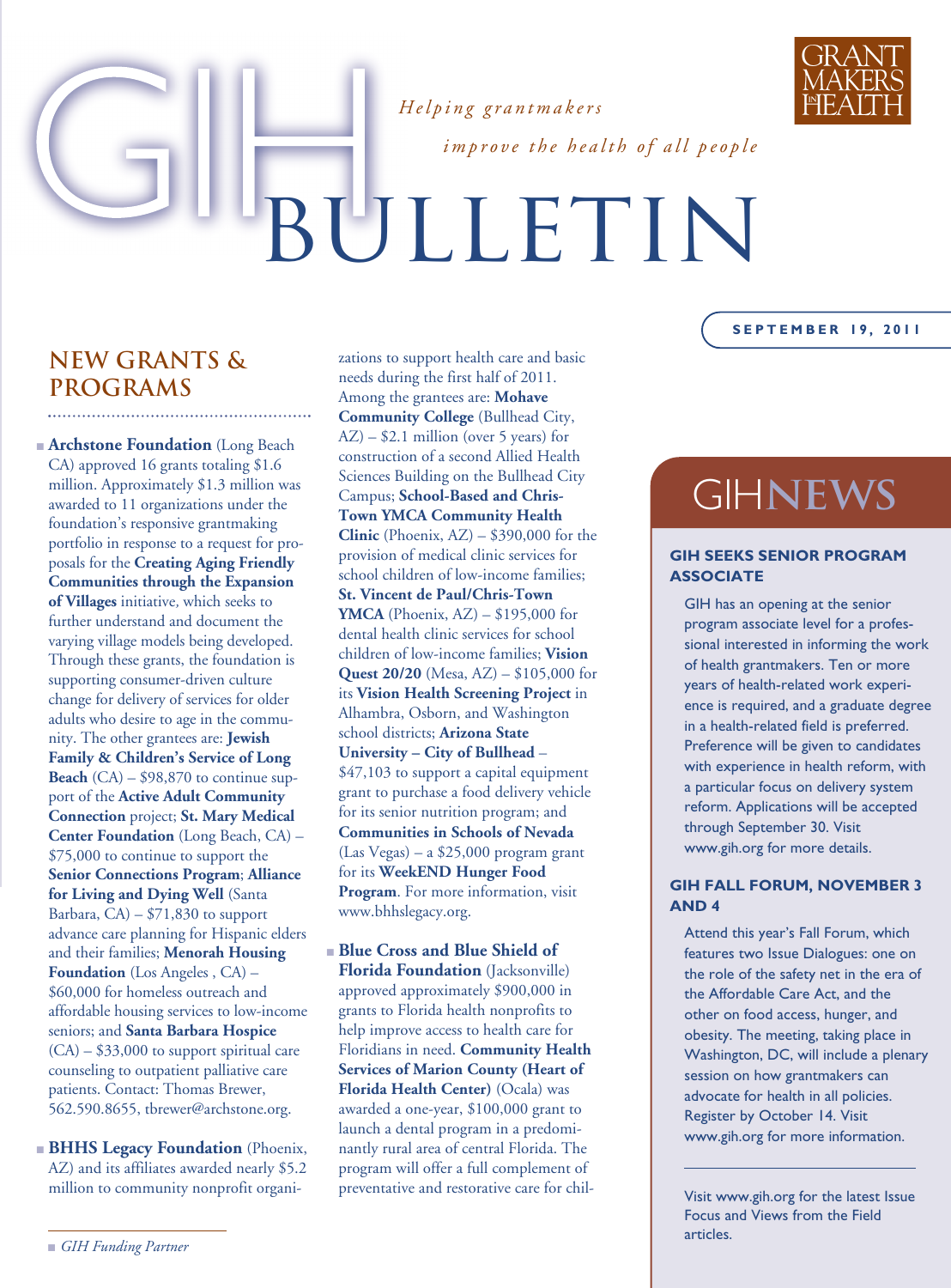dren under 18 and limited emergency services for adult patients. **Martin County Volunteers in Medicine Clinic** (Stuart) was awarded \$100,000 over two years to treat an increase in patients seeking mental health services. Currently nearly 800 of the clinic's 1,200 patients are requesting mental health care. **Women's Center of Jacksonville** will use a two-year, \$99,000 grant to increase the services of the Mental Health Counseling Department, providing individuals, couples, and families with counseling, including survivors of abuse. The foundation awarded a three-year grant for \$96,000 to **Good Samaritan Health Centers** (St. Augustine) to increase access to dental care for uninsured, low-income adult residents in St. Johns County. **WomanKind** (Key West) will apply \$66,000 in funding to increase access to primary and gynecological care for low-income, uninsured women in the lower Florida Keys. Funding will allow the clinic to increase its hours and serve more patients. Contact: Mark Wright, 904.905.6935, mark.wright@bcbsfl.com.

#### **■ Blue Shield of California**

**Foundation** (San Francisco) awarded \$2 million in grants, with most of the new funds aimed at strengthening the ability of community clinics, schools, public hospitals, and other safety net providers to meet the health needs of California's most vulnerable residents. **University of California, Los Angeles** will receive \$445,292 to evaluate the impact of the **Low Income Health Program** on expanding coverage and improving access to care for uninsured Californians prior to 2014 through its Center for Health Policy Research. **California Primary Care Association** (Sacramento) will use a \$400,000 grant to help community health centers measure performance and manage data to ensure access to high-quality care for all Californians. A \$300,000 grant to **California School Health Centers Association** (Oakland) will support the transformation of school-based health centers from a niche part of the health care safety net to integrated health care providers within a reformed health care environment. Funding in the amount of \$107,000 to the **California Rural**

**Indian Health Board** (Sacramento) will support the board's efforts to be a catalyst for expanding coverage through planning support that enables **Tribal Health Programs** to develop a Low Income Health Program. For more information, visit www.blueshieldcafoundation.org and select "News."

**■ The California Endowment** (Los Angeles) announced a **Program Related Investment** (PRI) request for proposals (RFP) to nonprofits whose activities contribute to the foundation's **Building Healthy Communities** plan. Unlike grants, PRIs are financial investments that require repayment and should only be used when there is an income stream that can be the source for repayment. The endowment will commit up to \$7.5 million in PRIs in fiscal year 2011 (April 1, 2011 – March 31, 2012). Applicants may request PRIs ranging from \$500,000 to \$2 million for periods of up to 10 years. Interest rates range from 0-3 percent. Investment priorities for this RFP include capital improvement for facilities operated by nonprofits that offer family-centered health and human services; prioritize prevention; and promote opportunities for children, young adults, and their families; and for Community Development Financial Institutions that reinvest in organizations creating health sector and green jobs. Applications must be submitted on-line and received by 5 p.m. PT, October 6, 2011. Visit http://www.calendow.org/ Article.aspx?id=4717 for more information. Contact: Jeff Okey, 213.928.8622, jokey@calendow.org.

#### **■ Foundation for a Healthy**

**Kentucky** (Louisville) has received a \$1 million **Social Innovation Fund** (SIF) grant from the **Corporation for National and Community Services** (Washington, DC). The grant is in addition to a \$2 million SIF award the foundation received last year through a highly competitive selection process. The \$3 million is matched by the foundation from its own resources, and the total is matched again by recipient programs. In all, \$12 million will be invested in initiatives to address Kentucky's health challenges through SIF and required matching grants. For more information,

visit www.healthy-ky.org.

**■ Lloyd A. Fry Foundation** (Chicago, IL) awarded a two-year, \$120,000 grant to **Instituto del Progreso Latino** (Chicago, IL) for its bilingual health care bridge program *Carreras en Salud*. Launched in 2005, *Carreras en Salud* offers a series of short-term programs that combine academics with job training to prepare low-income, limited-English-speaking Latino immigrants for careers in the health care field. Since its implementation, nearly 300 students have become certified as licensed practical nurses through the program and its partnership with Wright Community College. For its continued success and innovative program model, *Carreras en Salud* has been nationally recognized by the U.S. Department of Labor and the National Council for Continued Education and Training. For more information, visit www.fryfoundation.org.

**■ Greater Rochester Health Foundation** (NY) announced a grant of more than \$500,000 to expand the telemedicine program of **Visiting Nurse Service of Rochester and Monroe County, Inc.** (NY) to improve patient health and reduce emergency department (ED) use and acute care hospitalization rates. The program is designed to monitor patients' vital signs and symptoms using in-home monitoring equipment, which will immediately alert health professionals to health status changes and allow for prompt medical interventions. The two-year project is expected to reduce ED use and inpatient admissions for local savings of more than \$3 million. Contact: Lynette Loomis, 585.258.1717, LLoomis@thegrhf.org.

**■ Health Care Foundation of Greater Kansas City** (MO) awarded 35 local nonprofit organizations a total of \$4.4 million in mental health grants. Among the grantees are: **Crittenton Children's Center** – \$200,000 to provide acute inpatient psychiatric care for 230 uninsured children, and family stabilization and transition services for children and families needing ongoing home interventions; **Wyandot Center for Community Behavioral Healthcare** – \$167,400 for the implementation of a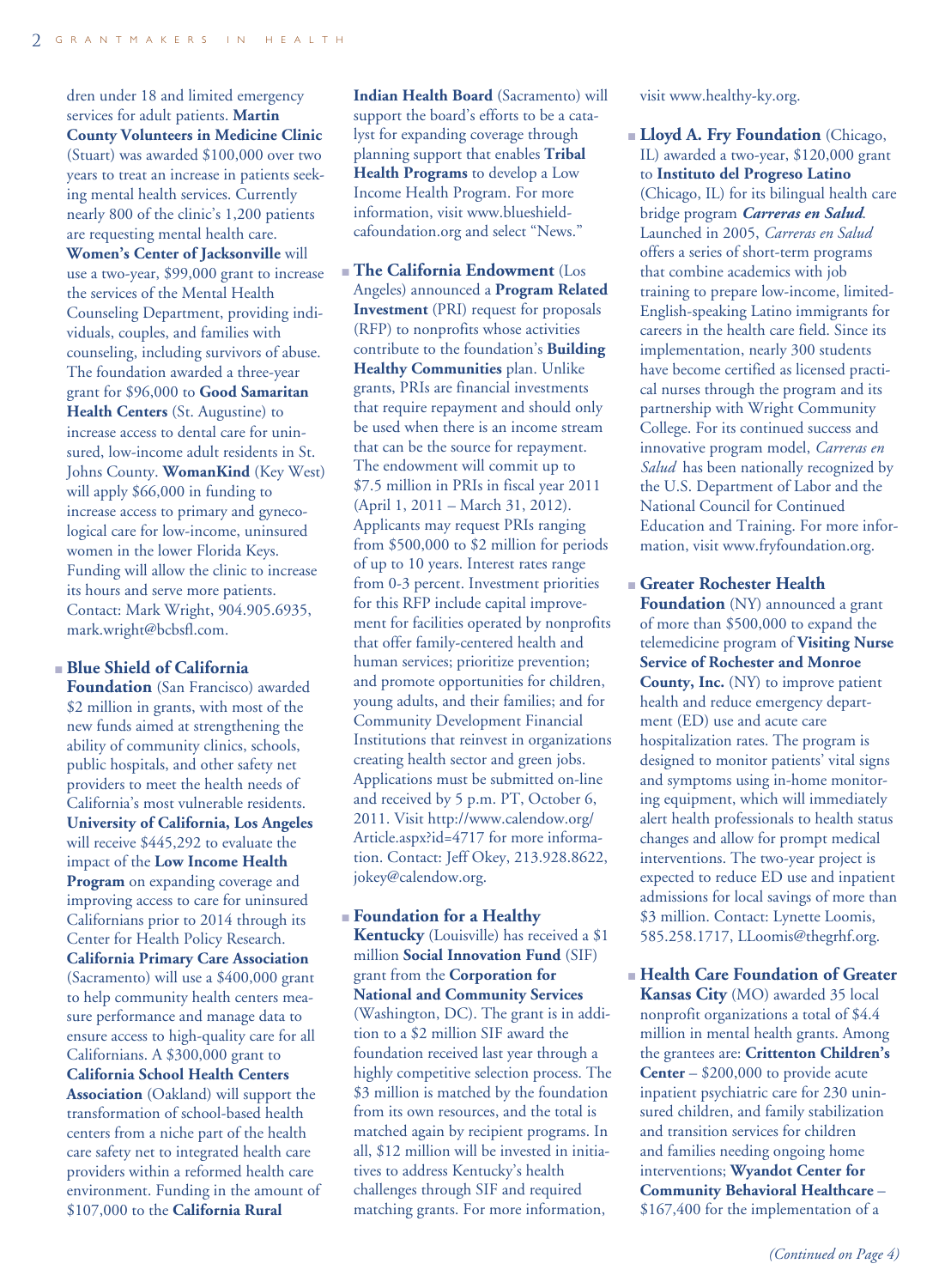

### Con Alma Health Foundation

GRANTMAKER

144 Park Avenue, Santa Fe, NM 87501 Phone: 505.438.0776 Fax: 505.438.6223 E-mail: droybal@conalma.org Web site: www.conalma.org

In 2001 a group of health consumer advocates and policymakers were convened to decide how best to invest the proceeds of the sale of Blue Cross and Blue Shield of New Mexico. With \$20 million in assets, that nonprofit organization became Con Alma Health Foundation (Con Alma), the largest foundation in New Mexico solely dedicated to health. Proceeds from a second conversion in 2002, the result of the sale of the Los Alamos Medical Center (LAMC), created the Northern New Mexico Health Grants Group (NNMHGG). The Hospital Auxiliary for LAMC and Con Alma, working together as NNMHGG, distribute the investment income from those proceeds to populations traditionally served by LAMC.

Con Alma is organized to be aware of and respond to the health rights and needs of the culturally and demographically diverse peoples and communities of New Mexico. The foundation seeks to improve health status and access to health care services, and advocates for health policy that addresses the health needs of all New Mexicans, with special emphasis on serving culturally diverse, rural, and tribal communities.

**Program Information:** Con Alma has awarded more than \$10 million to more than 400 New Mexico nonprofit organizations. The foundation makes grants that promote systemic change rather than direct services. The foundation defines health broadly to include components of environmental, psychological, emotional, behavioral, oral, social, economic, and spiritual health and well-being. Additionally, Con Alma works to reduce health disparities by promoting greater access to health care, and supports the development of health care professionals who reflect the cultural and linguistic diversity of the state, resulting in greater opportunities for those underrepresented in the health care fields.

#### **➤ Financial Information:**

Total Assets: \$25 million (FY 2010) Amount Dedicated to Health-Related Grants: \$876,347 (FY 2010)

- **➤ Special Initiatives and Representative Health and Human Services Grants:**
- *New Mexico State University Foundation* Funding supports the Pathway to Nursing Careers program. Located in rural, northwest New Mexico with a target population that is predominantly Latino (34 percent) and Native American (41 percent), the program addresses the area's critical nursing shortage of bilingual, culturally competent nurses (\$125,000 over 3 years).

**Coming Home Connection** – The foundation's investment of discretionary and small grants over several years helped the nonprofit develop the capacity to secure a four-year grant of more than \$350,000 to further its mission and program goals. Coming Home Connection developed a nationally recognized volunteer home care model that serves low-income seniors, people with disabilities, veterans, people recovering from surgery, and children with severe disabilities (\$44,500).

S EPTEMBER 19, 2011

- **Hispanics in Philanthropy** Con Alma's investment of \$25,000 for Phase 2 was leveraged into \$500,000 through the Funders' Collaborative for Strong Latino Communities to strengthen the capacity and sustainability of New Mexico's Hispanic-led or Hispanic-serving nonprofits (\$25,000 over three years).
- *New Mexico Public Health Association* Funding was used to convene representatives from health councils statewide to address the termination of funding for health councils in all 33 counties and five tribal communities. The convening was instrumental in establishing the New Mexico Alliance for Health Councils, which will help ensure the sustainability and effectiveness of the health councils. Con Alma's investment leveraged an additional \$17,000 for the convening and the alliance (\$10,000).

#### **Challenge for the Future: Beyond Grantmaking:**

*"Con Alma's assets go beyond the dollars with which it makes grants. The foundation advocates for health policy and brings people and organizations together, acting as a convener and catalyst for improving health, especially for the underserved. We are the little foundation that could, except instead of the mantra "I think I can," we hold true to the core value of "communities can." After all, they are the real heroes. It is their strength, culture, and commitment that lead us to collaborative solutions. Mil gracias."* 

**Dolores E. Roybal** Executive Director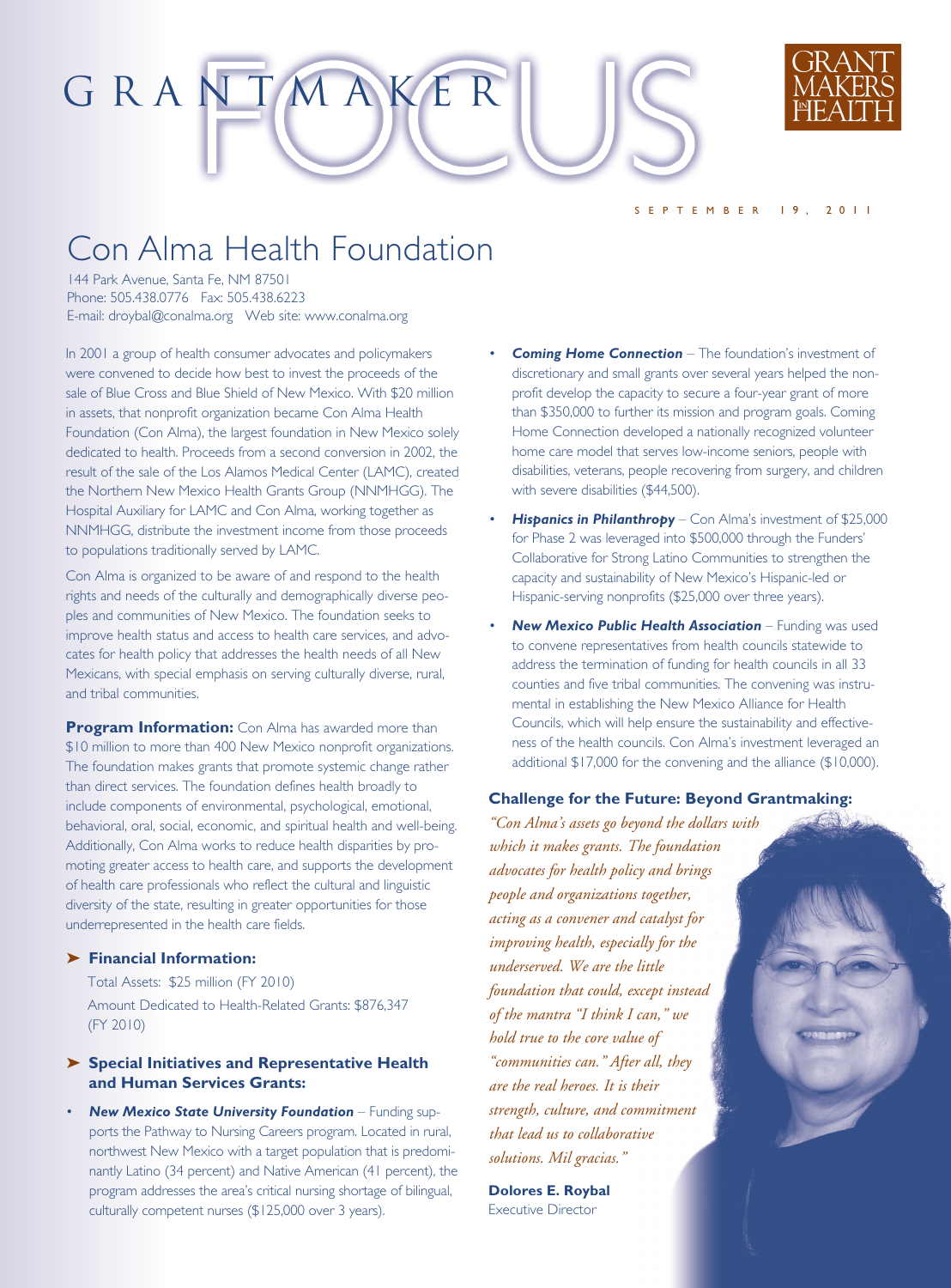person-centered health care home for adults by providing funds for equipment, supplies, and salary support for a care coordinator and nurse practitioner; **Comprehensive Mental Health Services, Inc.** – \$159,534 to support salaries for health professionals, including a psychiatrist, pediatric nurse, fitness coach, and nutritionist, who serve severely emotionally disturbed children with both mental and physical health needs; **Boys & Girls Clubs of Greater Kansas City** – \$50,000 to support the **SMART Moves-Healthy Relationships** program, which focuses on preventing child abuse and violence through 10 week training sessions for children and parents that focus on strengthening mental stability. Contact: Jennifer Sykes, 816.241.7006.

- **■ Illinois Children's Healthcare Foundation** (Oak Brook) announced a major investment in four communities across the state for the implementation phase of the **Children's Mental Health Initiative, Building Systems of Care, Community by Community** (CMHI). CMHI is a multiyear, multimilliondollar initiative to support communitygenerated plans for a diverse range of comprehensive, creative models. The current service system for children's development emphasizes treatment. CMHI supports systems that will ensure that all children receive, at the earliest point, prevention, early intervention, and treatment. Communities will focus on a range of issues, such as integrating mental health services into primary care settings, building the capacity of mental health systems in high-risk neighborhoods, and expanded school-based mental health programs. The foundation is investing up to \$2 million in each of the following communities to implement their children's mental health system of care plan for all children from birth through the age of 18: Adams County; the four-county area of Carroll, Lee, Ogle, and Whiteside; City of Springfield; and Livingston County. Contact: Tammy Lemke, 630.571.2555, tammylemke@ilchf.org.
- **■ Robert Wood Johnson Foundation** (RWJF) (Princeton, NJ) and **Northwest Health Foundation** (Portland, OR)

announced 11 new grants as part of **Partners Investing in Nursing's Future** (PIN), a multiyear, national investment in the nation's nursing workforce to prepare these workers with the skills needed to serve an older and more diverse population. The program supports the capacity, involvement, and leadership of local foundations to advance the nursing profession in their own communities. In its sixth year of providing funding, the program invests in local partnerships, leveraging the \$14 million in grants by RWJF with more than \$14 million in matching funds from over 220 funding partners. New grantees are: **Arkansas Community Foundation** (Little Rock); **Community Foundation for the Land of Lincoln** (Springfield, IL); **Con Alma Health Foundation** (Santa Fe, NM); **Daisy Marquis Foundation** (Rochester, NY); **Jonas Center for Nursing Excellence at the Jewish Communal Fund** (New York, NY); **Massachusetts Senior Care Foundation** (Newton Lower Falls, MA); **Richmond Memorial Health Foundation** (VA); **The Rogosin Institute/Dreyfus Health Foundation** (New York, NY); **The Faye McBeath Foundation** (Milwaukee, WI); **Tufts Health Plan Foundation** (Watertown, MA); and **Wyoming Community Foundation** (Laramie). For more information, visit www.partnersinnursing.org.

**■ Maine Health Access Foundation** (MeHAF) (Augusta) awarded grants to two Maine nonprofits to educate diverse communities about eligibility for health benefits under the Affordable Care Act. The grants will also support communications efforts addressing recent changes in MaineCare (Medicaid) eligibility, which may be different for certain populations depending upon resident and immigration status. MeHAF awarded \$5,000 to the **Somali Culture and Development Association** (Portland), which will work with specific Somali and Muslim communities in greater Portland and in Lewiston. The nonprofit will offer outreach programs in Somali and Afghan mosques in Portland and through an Iraqi mosque in Biddeford. In addition to community meetings and informal outreach, the association will publish information in a newsletter distributed to the Somali community. **Maine**

**Migrant Health Program** (Augusta) will receive \$4,770. This mobile health program provides health care services to migrant workers in fields and farms across Maine. Partnering with Milbridge-based **Mano en Mano**, the program *REinFORMA!* will create and distribute Spanish and Kreyol language resources for farm workers and family members in Washington, Aroostook, and Kennebec counties. For more information, visit www.mehaf.org.

**■ New Hampshire Charitable Foundation** (Concord) announced awards of more than \$9.4 million to state-based organizations. Among the grantees with health-related programs are: **Bi-State Primary Care Association** (Concord) – \$25,000 to advocate for funding and public policies that will increase access to primary care at New Hampshire community health centers; **Home Healthcare, Hospice and Community Service** (Keene) – \$25,000 to help achieve its mission of providing services that enable people to function throughout life at their optimal level of health, well-being, and independence; **University of New Hampshire Institute on Disabilit**y (Durham) – \$25,000 to increase awareness, spotlight best practices, and improve responses to children's mental health challenges throughout the state; **Genesis Behavioral Health** (Laconia) – \$20,000 to ensure sustainability of the community mental health center serving the Lakes regions; and **PLUS Company** (Nashua) – \$19,896 to enhance its cooking program for clients with developmental disabilities. Contact: Kristen Oliveri, 603.225.6641, ext. 1267, ko@nhcf.org.

**■ Rose Community Foundation** (Denver, CO) awarded 226 grants totaling more than \$4.5 million during the first two quarters of 2011. Among the grantees are: **Colorado Health Institute** (Denver) – \$85,000 to develop and build a comprehensive program of Legislator Health Policy Services, and \$24,500 to provide nonpartisan health policy information to Colorado's legislators; **Caring for Colorado Foundation**  $(Denver) - $75,000$  to support an initiative to improve access to dental care for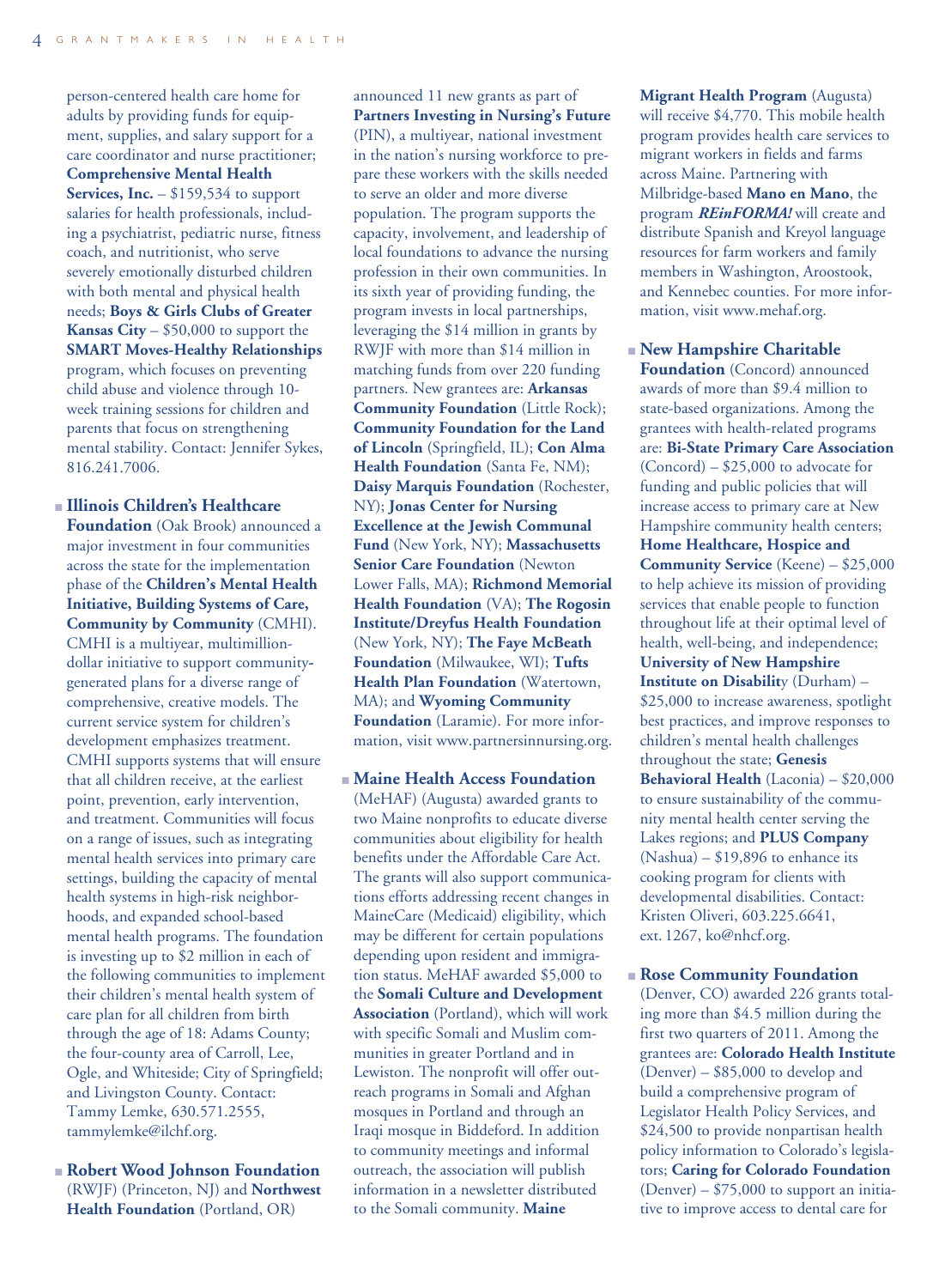children and pregnant women; **The Center for African American Health** (Denver) – \$70,000 for this organization dedicated to improving the health and well-being of the African-American community; **Jefferson Center for Mental Health** (Wheat Ridge) – \$30,000 to provide parenting skills training and to promote school readiness to families dealing with mental illness; **Denver Health Foundation** – \$25,000 for a school-based vaccination program in select Denver public elementary and middle schools; and **Second Wind Fund of Metro Denver** (Lakewood) – \$25,000 to support counseling services for suicidal teens in crisis. Contact: Marci Hladik, 303.398.7445, mhladik@rcfdenver.org.

#### **■ Tufts Health Plan Foundation**

(Watertown, MA) awarded more than \$1.4 million in grants to Massachusettsand Rhode Island-based organizations. The organizations provide a range of programs and services that address healthy aging in the areas of caregiver support, fall prevention, intergenerational collaboration, and vibrant lifestyles. Among the grantees are: **Hebrew Senior Life** (Boston, MA) – \$17,034 for **Prevention Through Action: Culturally Inclusive Training and Education for Seniors**; **Action for Boston Community Development (**MA) – \$55,000 for the **Stay Strong Initiative**; **Whittier Street Health Center Committee Inc.**  $(Roxbury, MA) - $48,000$  to support the **Geriatric Chronic Disease Case Management Program**; **Community Health Center of Cape Cod** (MA) – \$43,050 for continued case management for health seniors; **Alliance Foundation for Community Health** (Medford, MA) – \$24,000 to support the **Living Well with Diabetes** program; **Available Potential Enterprises** (Northampton,  $MA$ ) – \$14,400 to support the **Williamsburg Intergenerational Gardening Program**; and **VNA Care Network** (Needham, MA) – \$14,000 for **Fewer Falls, Safe Seniors**. For more information, visit www.tufts healthplanfoundation.org/press/ august\_2011.html

**■ Jesse Parker Williams Foundation** (Atlanta, GA) has awarded more than

\$1.5 million in grants to 17 organizations based in Atlanta and Austell, Georgia. Among the grantees are: **Center for the Visually Impaired** to provide community- and home-based vision rehabilitation and diabetes education for elderly women; **Children's Healthcare of Atlanta Foundation** to support the pediatric primary care clinic at Hughes Spalding Children's Hospital; **Community Advanced Practice Nurses, Inc.** for physical and mental health services for homeless and underserved women and children in metro Atlanta; **Emory University/Fuqua Center for Late-Life Depression** for the provision of psychiatric services to geriatric patients residing in low-income retirement housing; **Presbyterian Village** to support long-term care quality initiatives for the elderly at the Health Services Center; **St. Jude's Recovery Center** to provide support for expanded primary care and psychiatric services for substance abuse treatment clients; and **Visiting Nurse Hospice Atlanta** to support the **Physician House Call** program for the elderly. Contact: Mary Judson, 404.658.1112, mary.judson@jpwf.org.

**■ Williamsburg Community Health Foundation** (VA) announced a \$17,350 grant to the **Historic Triangle Collaborative** (Williamsburg, VA) to enhance local data being collected in a study of Virginia's senior population. The study, *2011 Virginia Age Ready Indicators Benchmark Survey*, is sponsored by the Older Dominion Partnership. The survey will collect information statewide from more than 5,000 citizens over age 50 on quality-oflife issues. As a result of the foundation's grant, the number of responses collected in the Historic Triangle will increase from fewer than 100 to nearly 600. Contact: Ross Richardson, 757.345.2614, rrichardson@wchf.com.

#### **SURVEYS, STUDIES & PUBLICATIONS**

**■ The Commonwealth Fund** (New York, NY), **The SCAN Foundation** (Long Beach, CA), and **AARP's Public**

#### **Policy Institute** (Washington, DC) released *Raising Expectations: A State Scorecard on Long-Term Services and Supports for Older Adults, People with Physical Disabilities, and Family*

*Caregivers*, which outlines results of a study on long-term services and supports (LTSS). The report indicates that some states significantly outperform others in the delivery LTSS to older adults and people with disabilities. It finds that states with the highest level of performance have enacted public policies designed to improve access to services and choices in their delivery by directing state Medicaid programs to serve more people in need and offer alternatives to nursing homes; have established a single point of system entry to help people find information and more easily access services; and have improved support for family caregivers by offering legal protections, as well as other services to address caregiver needs. Conversely, states with the lowest overall performance have some of the lowest median incomes and highest rates of poverty and disability in the nation. The scorecard points out that lower performing states can improve their overall ranking by adopting policies and procedures shown to provide better outcomes. The full report, along with an interactive map that displays state-by-state information, is available at www.longtermscore card.org. Contact: Victoria Ballesteros, 562.310.9529, VBallesteros@TheSCAN Foundation.org.

#### **people**

**■ Irvine Health Foundation (IHF)** (CA) announced the passing of its board chairman **David G. Sills** who died on August 23 after a long battle with cancer. Mr. Sills was a founding member of the IHF board of directors, serving as chairman from its inception in 1985 until his death. Under his leadership, the foundation provided more than \$25 million in grants throughout Orange County to improve the health and health status of residents and to alleviate unmet health needs of the community. Mr. Sills was the presiding judge of the Fourth District Court of Appeals in Santa Ana